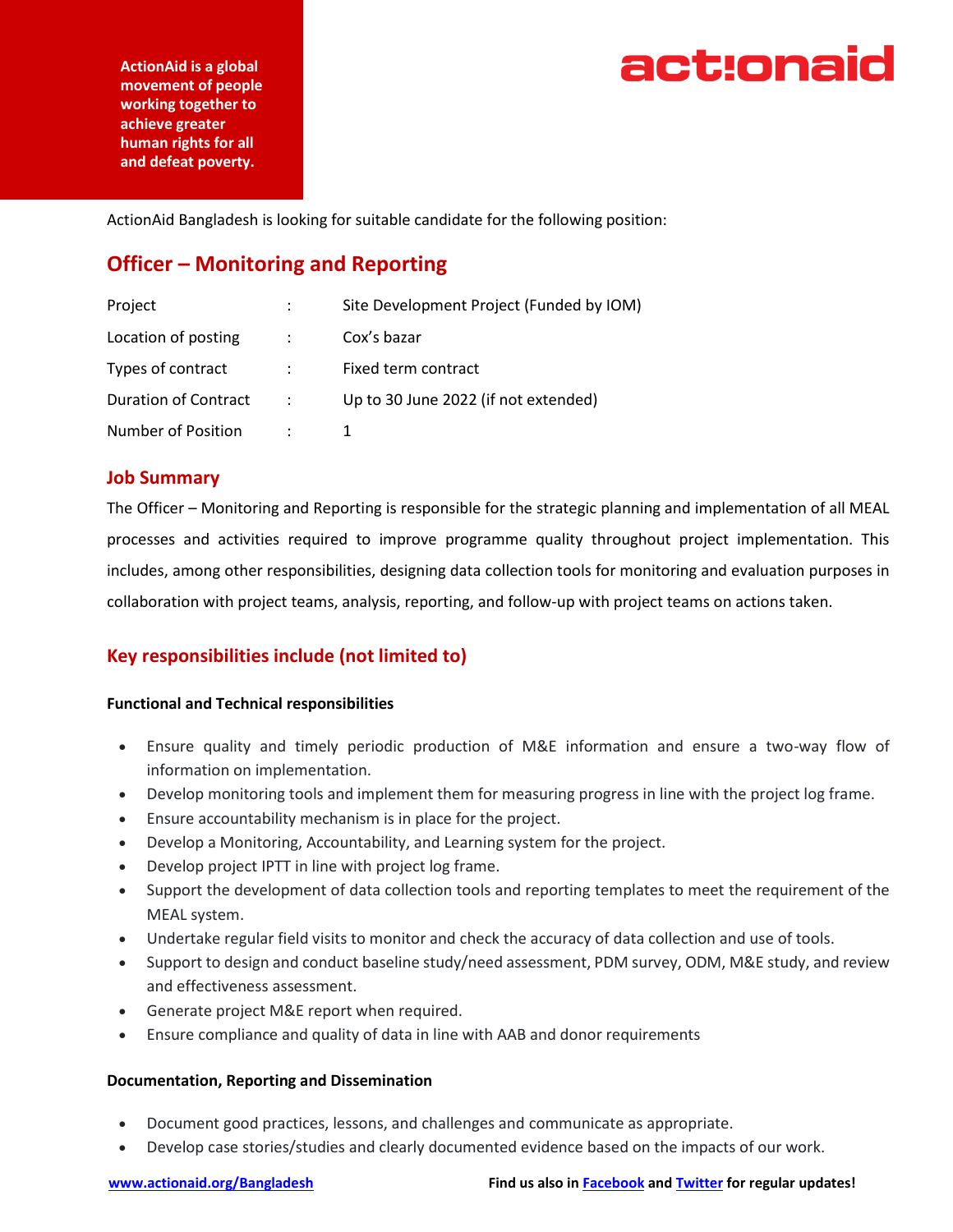# act:ona

- Generate progress reports on a weekly and monthly basis or as per the requirement of donor and AAB management.
- Regularly update project data into IPTT in line with project indicators.
- Develop stories of change & lessons learned based on the activities of the project to be shared via internal and external mechanisms.
- Share MEAL inputs into the donor report and others as required.
- Ensure that all MEAL-related information and documents are stored in secure locations (online and offline) in line with the donor requirements.

## **Relationships**

Officer – Monitoring and Reporting will report to Operations Manager.

### **Required Educational Qualification and Experience**

- Graduate/Postgraduate degree in Social Science, Development Studies, Statistics, and any other relevant field of study.
- At least 3 years or more of sound experience in project management especially with focus on monitoring and evaluation in the development sector. Extensive experience in working with NGOs and CSOs will be preferred.
- Extensive hands-on experience in implementing M&E strategies and knowledge of qualitative and quantitative methodologies.

## **Technical Skills**

- Knowledge of MS Access, SPSS or similar database management/statistical software package will be an advantage.
- Demonstrated competence skills in report writing and record keeping in English and Bangla.
- Excellent knowledge and use of internet and software (i.e., Word, Excel, Power Point MS Office, KoBo etc.)
- Result driven, ability to work under pressure and meeting deadlines
- Excellent Interpersonal communication skills and negotiation skills
- High level of integrity and sense of maintaining confidentiality
- Gender sensitive and familiar with humanitarian principles.

## **Application instructions**

**Only those who meet the above requirements are requested to apply** following these instructions:

- Last date of application is **Tuesday, 29 March 2022**
- Please **[click here](http://jobs.actionaidbd.org/login)** to submit your application.

**ActionAid Bangladesh aims to attract and select a diverse workforce ensuring equal opportunity to everyone, irrespective of race, age, gender, sexual orientation, HIV status, class, ethnicity, disability,** 

**location and religion. Any personal persuasion/phone-call will result in disqualification of candidature.**

**ActionAid Bangladesh has a non-negotiable policy of ZERO TOLERANCE towards child abuse, exploitation and child labor and expects all employees to abide by the Child Protection Policy of ActionAid Bangladesh.**